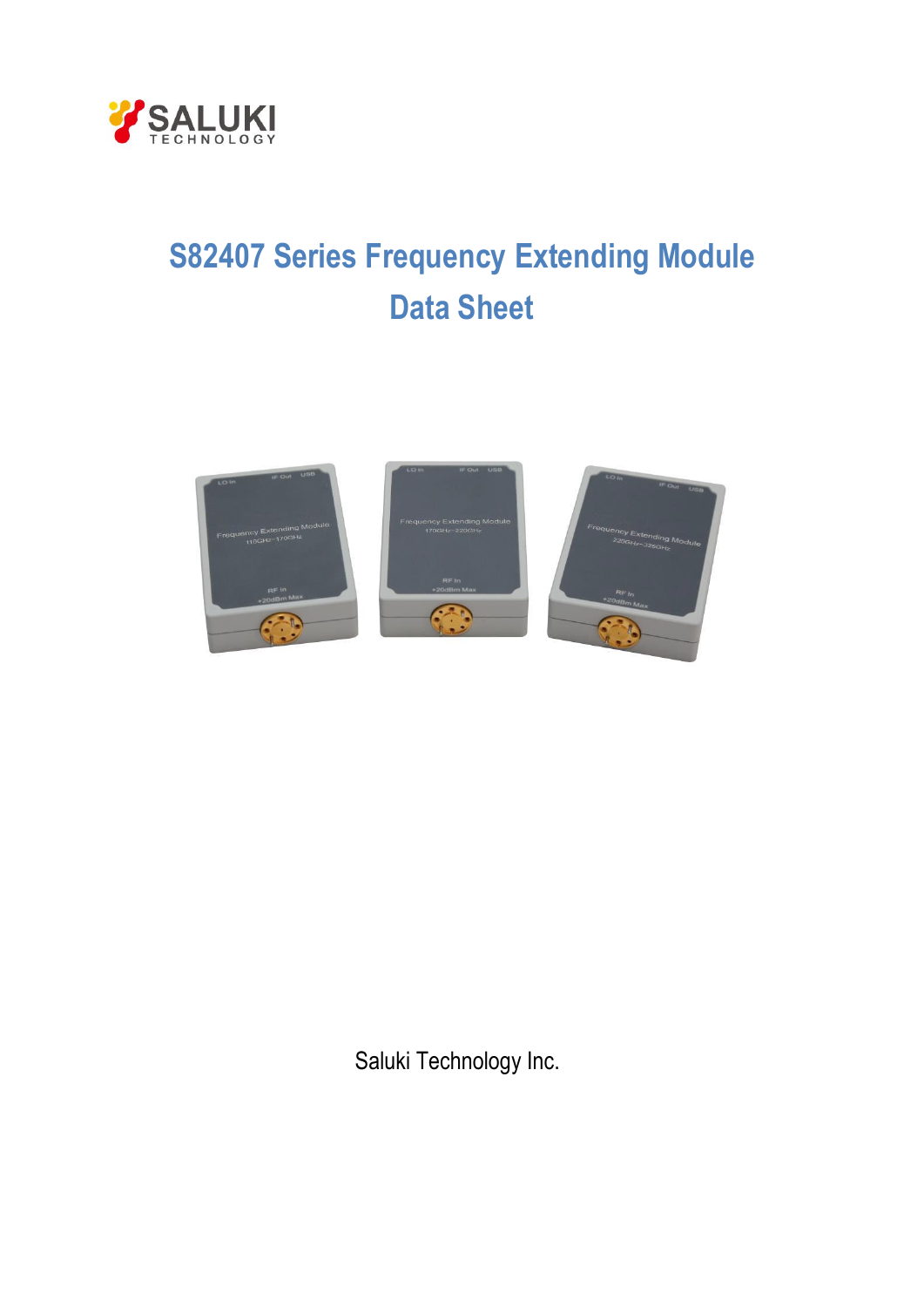

# **Content**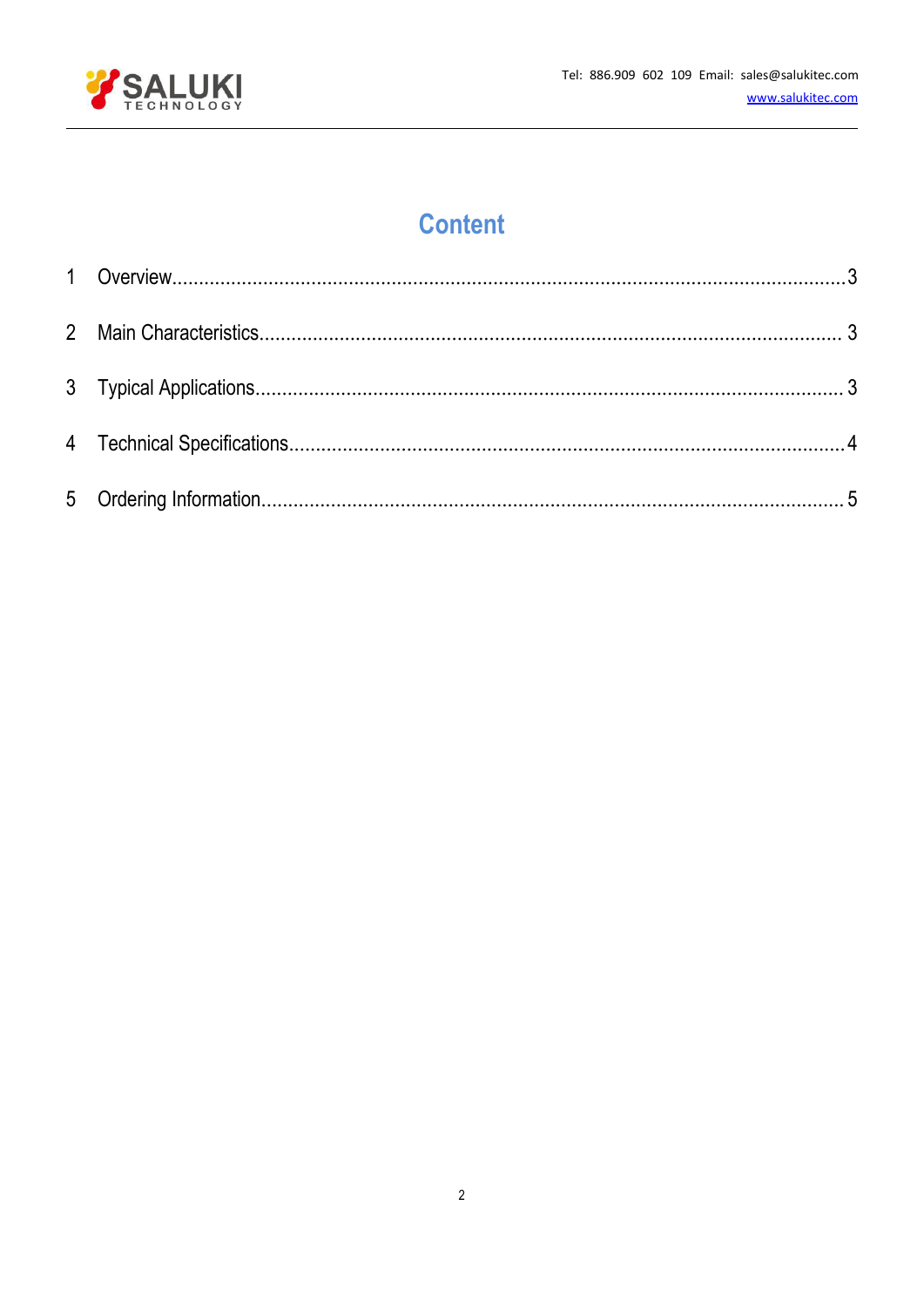

## <span id="page-2-0"></span>**1 Overview**

The S82407 series frequency extending module products are designed for millimeter wave spread spectrum measurement of signal/spectrum analyzer. This series frequency extending module can also be used as the front end of millimeter wave signal receiver.

The standard rectangle waveguide of corresponding band is used for the input interface of S82407 series frequency extending module. 2.4mm and SMA female coaxial adapters (3.5mm coaxial adapters are used for S82407R LO input and IF output) are used for LO input and IF output respectively.

## <span id="page-2-1"></span>**2 Main Characteristics**

- $\triangleright$  The average noise level as low as -140dBm/Hz
- The maximum outline dimension is less than 72mm×26mm×112mm (S82407/NB/A/B/C/D), 120mm× 85mm×240mm (S82407R).
- $\triangleright$  The smart USB interface is used to interconnect with the host, so as to enable automatic identification of spread spectrum module and automatic configuration of frequency conversion loss and other functions.

# <span id="page-2-2"></span>**3 Typical Applications**

Connect with Saluki S3503 Signal/Spectrum Analyzer to enable millimeter wave signal spectrum measurement.

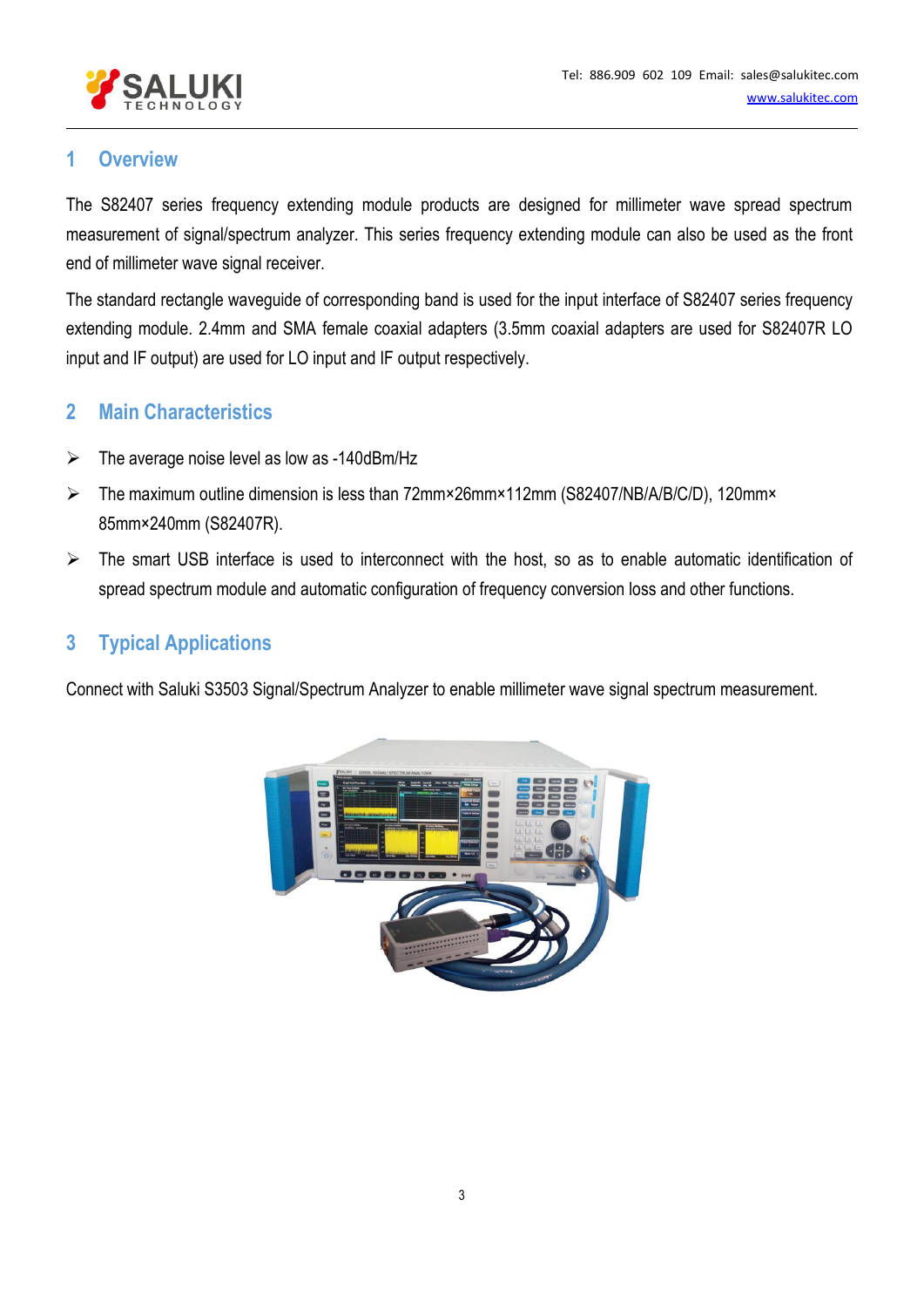

# **4 Technical Specifications**

<span id="page-3-0"></span>

| Technical specifications                        | S82407              | S82407NB                        | S82407A                         | S82407B    | S82407C        | S82407D                                       | S82407R                   |
|-------------------------------------------------|---------------------|---------------------------------|---------------------------------|------------|----------------|-----------------------------------------------|---------------------------|
| Frequency range (GHz)                           | 50 to 75            | 60 to 90                        | 75 to 110                       | 110 to 170 | 170 to 220     | 220 to 325                                    | 325 to 500                |
| RF input interface<br>(Waveguide outlet/flange) | <b>WR15/ UG385U</b> | <b>WR12/</b><br><b>UG387U-M</b> | <b>WR10/</b><br><b>UG387U-M</b> |            |                | WR6/ UG387U-M   WR5/ UG387U-M   WR3/ UG387U-M | WR2.2/<br><b>UG387U-M</b> |
| Harmonic number                                 | 5                   | 6                               | $\overline{7}$                  | 9          | $\overline{7}$ | 9                                             | 24                        |
| Frequency conversion loss<br>(maximum, dB)      | 28                  | 28                              | 32                              | 38         | 42             | 50                                            | 30                        |
| Average noise level<br>(maximum, dBm/Hz)        | $-132$              | $-132$                          | $-130$                          | $-120$     | $-115$         | $-110$                                        | $-140$                    |
| LO power range (dBm)                            | $8 - 12$            | $8 - 12$                        | $8 - 12$                        | $8 - 12$   | $8 - 12$       | $8 - 12$                                      | $8 - 12$                  |
| RF max. input power (dBm)                       | 20                  | 20                              | 20                              | 20         | 20             | 20                                            | 25                        |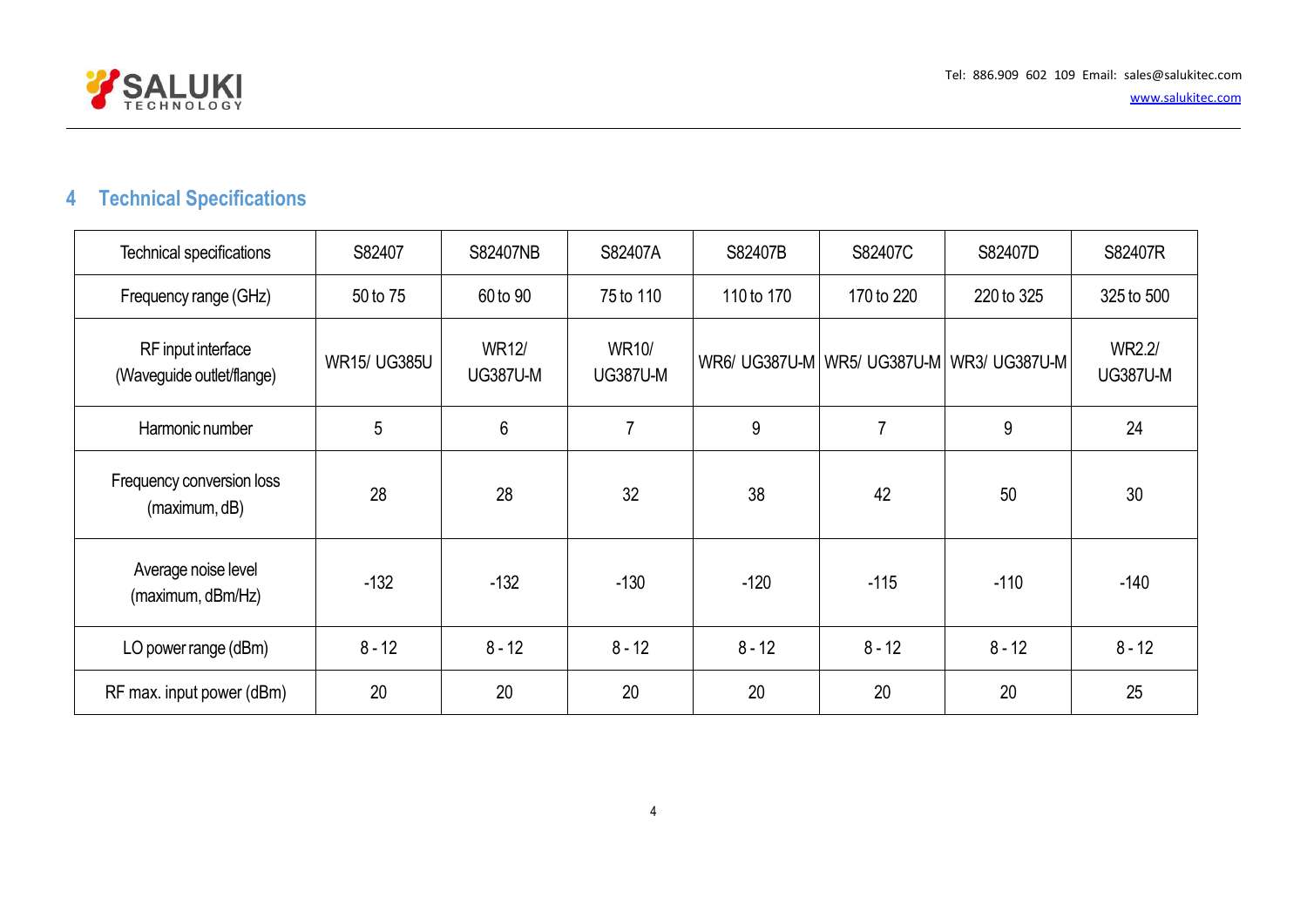

#### <span id="page-4-0"></span>**Main general information**

| Power consumption          | S82407/NB/A/B/C/D: ≤5W;<br>S82407R: ≤30W                                                                                                                                                                                                                                            |
|----------------------------|-------------------------------------------------------------------------------------------------------------------------------------------------------------------------------------------------------------------------------------------------------------------------------------|
| Environmental adaptability | Comply with specified requirements of Level 3 equipment in GJB3947A-2009.                                                                                                                                                                                                           |
| Temperature range          | Working temperature: $0^{\circ}\text{C}$ - $50^{\circ}\text{C}$ , storage temperature: -40 $^{\circ}\text{C}$ to +70 $^{\circ}\text{C}$ .                                                                                                                                           |
| Safety                     | Comply with safety requirements of Clause 3.10 in GJB3947A-2009.                                                                                                                                                                                                                    |
| Dimension (maximum, W×H×D) | S82407/NB/A/B/C/D: 72 mm×26 mm×112mm;<br>S82407R: 120 mm×85 mm×240mm.                                                                                                                                                                                                               |
| Interface type             | RF interface: Standard rectangular waveguide outlet<br>IF interface: SMA (female), $50\Omega$<br>S82407/NB/A/B/C/DLO interface: 2.4mm coaxial (female), $50\Omega$<br>S82407RLO interface: 3.5mm coaxial (female), $50\Omega$<br>Communication interface: Mini USB (female, USB2.0) |
| Weight                     | S82407/NB/A/B/C/D: ≤400g;<br>S82407R: ≤5kg                                                                                                                                                                                                                                          |

# **5 Ordering Information**

#### **Main Unit**

| <b>Model</b> | <b>Designation</b>            | <b>Frequency range</b> |
|--------------|-------------------------------|------------------------|
| S82407       |                               | 50 GHz to 75 GHz       |
| S82407NB     |                               | 60GHz to 90GHz         |
| S82407A      |                               | 75GHz to 110GHz        |
| S82407B      | Frequency extending<br>module | 110GHz to 170GHz       |
| S82407C      |                               | 170GHz to 220GHz       |
| S82407D      |                               | 220 GHz to 325 GHz     |
| S82407R      |                               | 325 GHz to 500 GHz     |